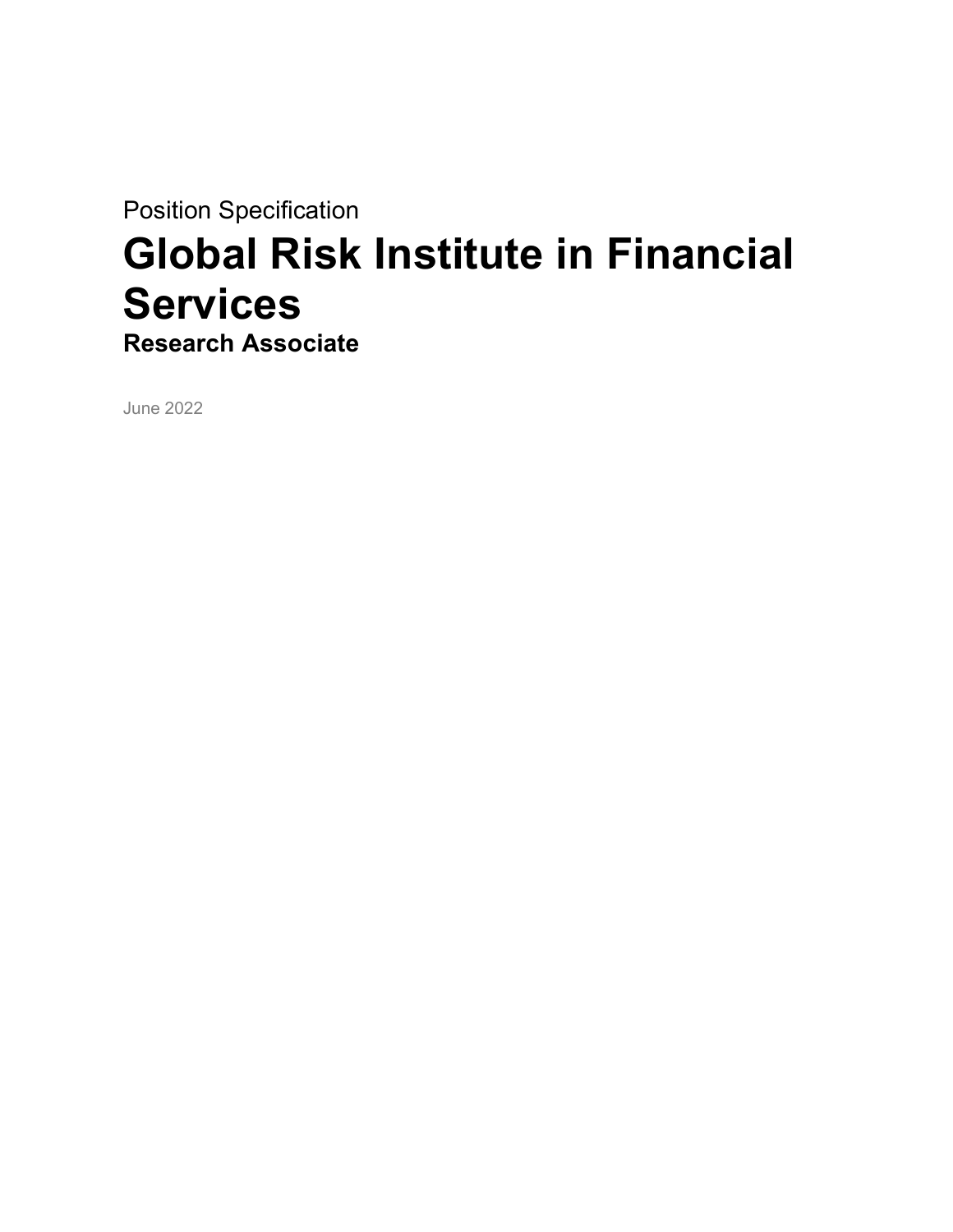# POSITION SPECIFICATION

| <b>Position</b>                         | Research Associate                                            |
|-----------------------------------------|---------------------------------------------------------------|
| Company                                 | Global Risk Institute in Financial Services                   |
| Location                                | 55 University Avenue, Suite 1801<br>Toronto, Ontario M5J 2H7  |
| <b>Reporting</b><br><b>Relationship</b> | Managing Director, Research                                   |
| For more information                    | SukYee Ang, Director, Finance<br>sang@globalriskinstitute.org |

# COMPANY BACKGROUND/CULTURE

The Global Risk Institute (GRI) is a premier organization that defines thought leadership in risk management for the financial industry. GRI brings together leaders from industry, academia, and government to draw actionable insights on risks globally.

The organization was founded in 2010 as a result of efforts by the financial industry and the federal government to build capacity to manage and prevent risks within Canada's financial institutions and to build a global profile for the industry.

Through engagement activities with its member institutions, GRI builds integrated risk management capacity for private and public sector professionals. It also acts as a hub, stimulating evidence-based debate among regulators, practitioners and academics engaged in risk. GRI's objectives are to:

- Build risk management capacity in the financial services industry
- Leverage our convening capability to foster effective conversations among the public and private financial sectors
- Deepen and broaden our collective understanding of financial industry risks through research, education, and events
- Continue to expand our financial industry membership reach and engagement, while building our brand in risk management

GRI has become the leading forum for ideas, engagement and emerging trends in risk management in the financial services sector and is well positioned for the future. Through ongoing growth in its partnerships, membership and programming, GRI continues to build strong connections, provide critical research, education and events for risk leaders globally.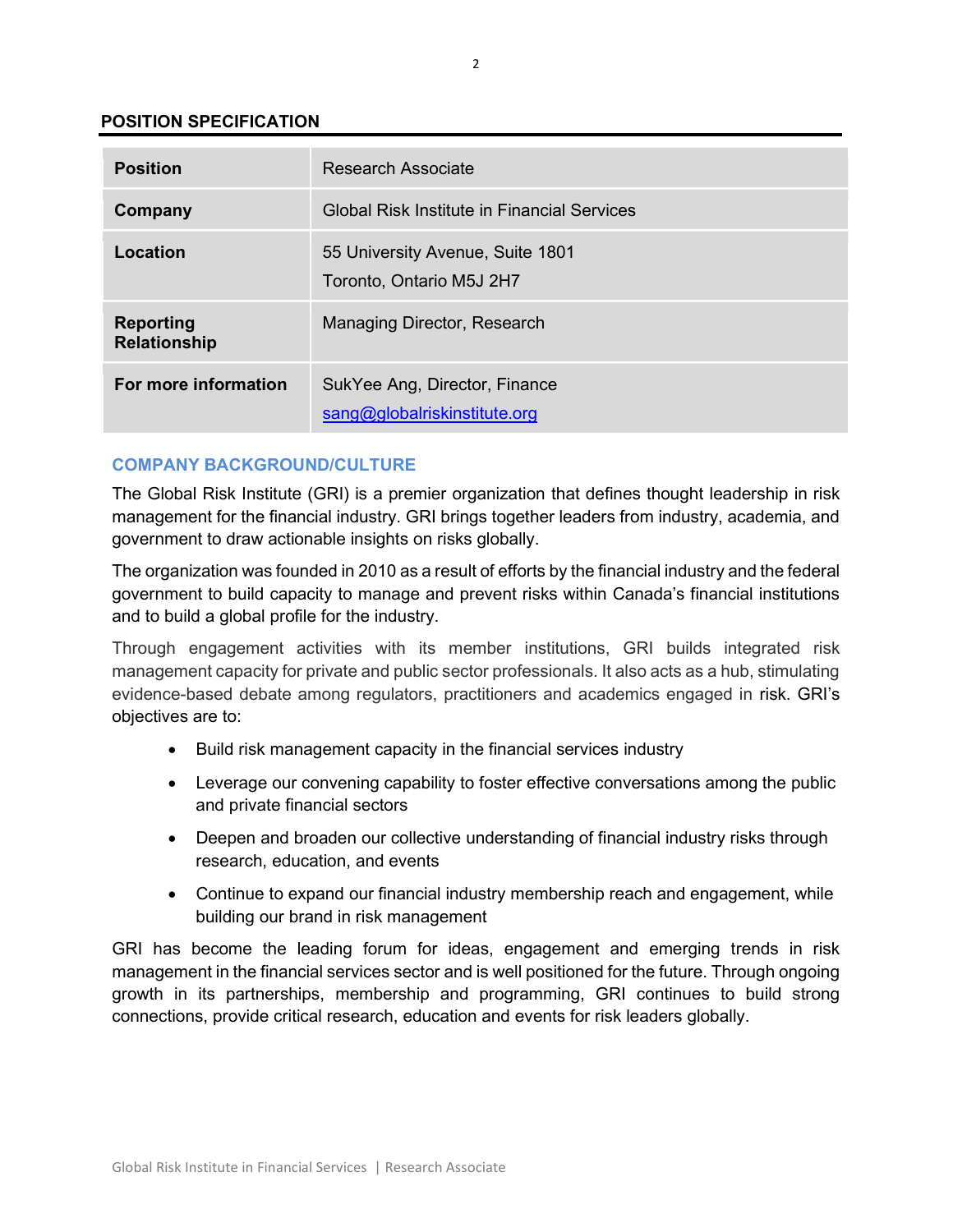#### RESEARCH MANDATE

Key to the success of GRI will be an ongoing program of high-quality research that is both applied and interdisciplinary in nature.

Research will take many different forms - original research, modelling, case studies and surveys. It will involve disciplines as diverse as finance, economics, accounting, actuarial science, mathematics, corporate governance and management.

Major research projects are undertaken with select universities, industry experts and in-house at GRI. Research will be undertaken where it meets member needs. Research that falls under one of GRI's key risk themes is a priority.

#### KEY RESPONSIBILITIES

The Research Associate will report to the Managing Director, Research. The Research Associate's primary responsibility is to conduct in-house research projects and participate in external research projects supported by GRI.

Specific responsibilities include:

- Build GRI's value through our Research activities
- Complete GRI's in-house research projects independently. These projects may include academic research, benchmarking studies, and whitepapers
- Support all GRI research activities domestically and globally
- Lead and participate in several Industry/academic research efforts with internal and external teams

# PROFESSIONAL EXPERIENCE/QUALIFICATIONS

Candidates will require a broadly based and integrated understanding of risk with implications for the system as a whole and for individual players. The candidate must have the ability to communicate research findings in ways that inform and engage decision makers.

If you have the following skills and attributes, we would be interested in hearing from you:

- Strong programming skills (i.e., C++, Matlab, R, Python, etc.)
- Independent research ability
- Modelling experience (formulating and solving) and working with large amounts of financial data
- Strong written and presentation skills, solid and proven communication skills
- Strong team player, good organizational skills
- Ability to complete research projects in short deadlines
- Work experience in the financial industry is an advantage
- Expert knowledge in the area of risk management will be an asset